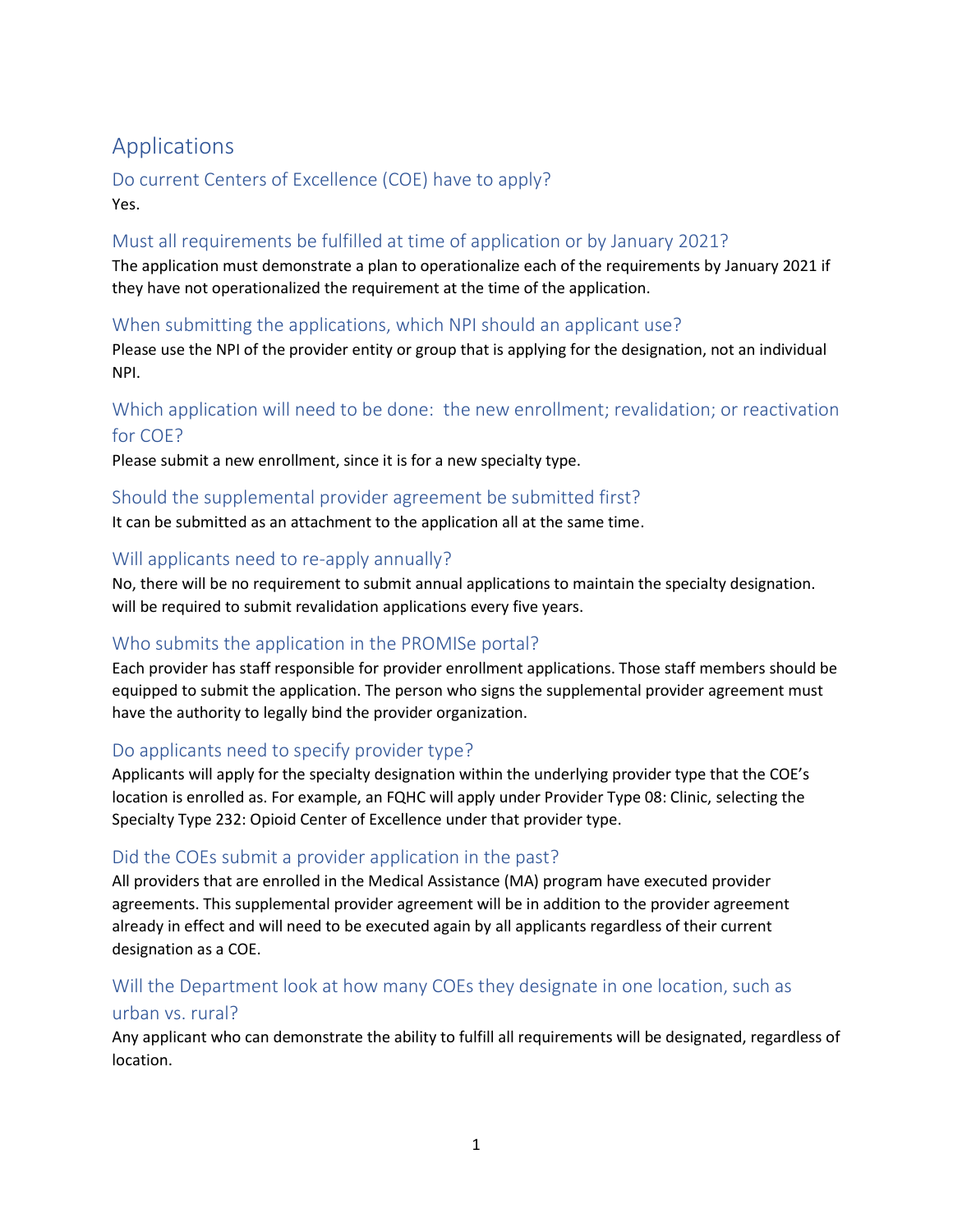#### Can Single County Authorities Apply?

Yes, if they are enrolled in the MA program as one of the provider types that is eligible to submit an application.

#### Do applicants need a letter of support from their Single County Authority? No.

## Caseload

#### Is there a staff-to-patient ratio requirement?

Literature suggests that case managers should not carry a caseload of more than 30:1. However, this is not a program requirement.

## Community Partners

If an applicant already has a Memorandum of Understanding (MOU) in place with community providers, can that be used, or is a new Letter of Support required? Any evidence of existing or planned relationship with provider is acceptable. An existing MOU can be used.

## Certified Recovery Specialists (CRS)

Must a CRS be directly employed by the COE or may their services be contracted? The CRS may be an employee or a contract employee but must be dedicated to serving COE clients.

Does a Certified Family Recovery Specialist (CFRS) qualify as a CRS? Yes.

## Data

### Will monthly reporting still be required? If so, will it be all the same data that is currently reported?

Yes, monthly data reporting will still be required, using the data reporting spreadsheet template developed by the Department. This template will be provided to all providers enrolled with the COE specialty designation, along with instructions for uploading the data to DocuShare, the Department's platform for data submissions.

#### Will the Department provide the monthly care management reports submitted by COEs to the Managed Care Organizations (MCO)?

Yes, the MCOs will receive all data submitted by COEs to the Department related to the MCOs' enrolled members on a quarterly basis through a file transfer. Primary Contractors will receive this data for their county residents.

#### Will the Department provide quality data for each COE to the SCAs?

The Department will provide SCAs with summary-level data by county of residence of the COE client as well as by county in which the COE is located, as it has in the past.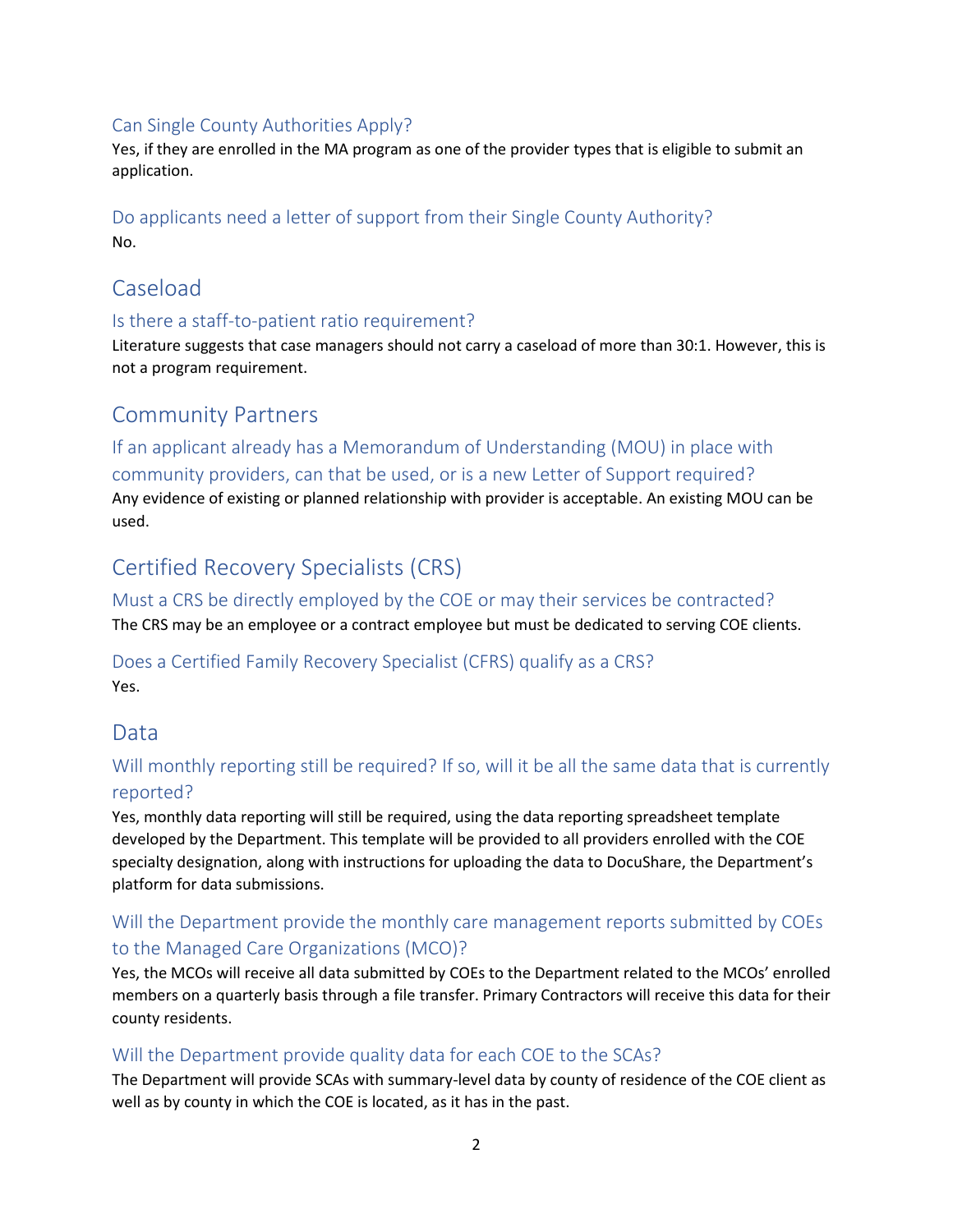# Level of Care Assessments (LOCAs)

#### Is it sufficient to be able to refer for level of care assessments?

Yes, Level of Care Assessments may be completed by referrals. The COE remains responsible for ensuring that assessments are completed within seven calendar days of the date of initial contact with the client. If the client consents to sharing the results of the assessment, the COE should coordinate with the assessing organization to obtain those results for care planning purposes.

Does a COE or COE staff have to be licensed by Department of Drug and Alcohol Programs (DDAP) to administer an ASAM LOCA, or may a physical health provider complete a LOCA if they have been trained? What about a CRS?

Centers of Excellence designated by the Department of Human Services, will not be required to be licensed by the Department of Drug and Alcohol Programs in order to complete the LOCA. The LOCA must be completed by an individual who meets the qualifications and minimum experience and training requirements identified in Part 5.08 of DDAP's [Case Management & Clinical Services Manual](https://www.ddap.pa.gov/Professionals/Documents/SCA%20Manuals%20and%20incorporated%20documents/2020-25%20Case_Mgt_and_Clinical_Srvcs_FINAL.pdf) or who is a licensed individual trained in administering LOCAs. The minimum experience and training requirements for the applicable classifications are as follows:

**D&A Case Management Specialist Trainee**: A Bachelor's Degree in Chemical Dependency, Sociology, Social Welfare, Psychology, Nursing or a related field; **OR** a Bachelor's Degree which includes or is supplemented by successful completion of 18 college credits in sociology, social welfare, psychology, criminal justice or other related social sciences; **OR** an equivalent combination of experience and training.

**D&A Treatment Specialist Trainee:** One year of experience as a Social Worker; **OR** a bachelor's degree that includes 18 college credits in the behavioral sciences; **OR** certification by the PA Chemical Abuse Certification Board as a "Certified Addictions Counselor"; **OR** a master's degree with major course work in addictions science, psychology or social work; **OR** an equivalent combination of experience and training which includes 18 college credits in the behavioral sciences.

A CRS may not complete LOCAs. A CRS may complete a screening, as defined in Part 5.01 of DDAP's [Case](https://www.ddap.pa.gov/Professionals/Documents/SCA%20Manuals%20and%20incorporated%20documents/2020-25%20Case_Mgt_and_Clinical_Srvcs_FINAL.pdf)  [Management & Clinical](https://www.ddap.pa.gov/Professionals/Documents/SCA%20Manuals%20and%20incorporated%20documents/2020-25%20Case_Mgt_and_Clinical_Srvcs_FINAL.pdf) Services Manual, but a trained Case Manager or Counselor must complete the assessment. If a CRS has the required training and meets the minimum education and training as a Case Manager or Counselor, they should be acting in the role of a Case Manager rather than the role a CRS.

Must the SCA perform the Level of Care Assessment? No.

Must the COE be licensed as a 0.5 ASAM Level of Care? No, COEs do not need to be licensed by DDAP.

## Medication Assisted Treatment (MAT)

#### Must MAT be provided in the same office location as care management services?

At least one form of medication approved by the Food and Drug Administration for use in MAT at the enrolled service location that bears the Opioid Center of Excellence specialty designation. This may be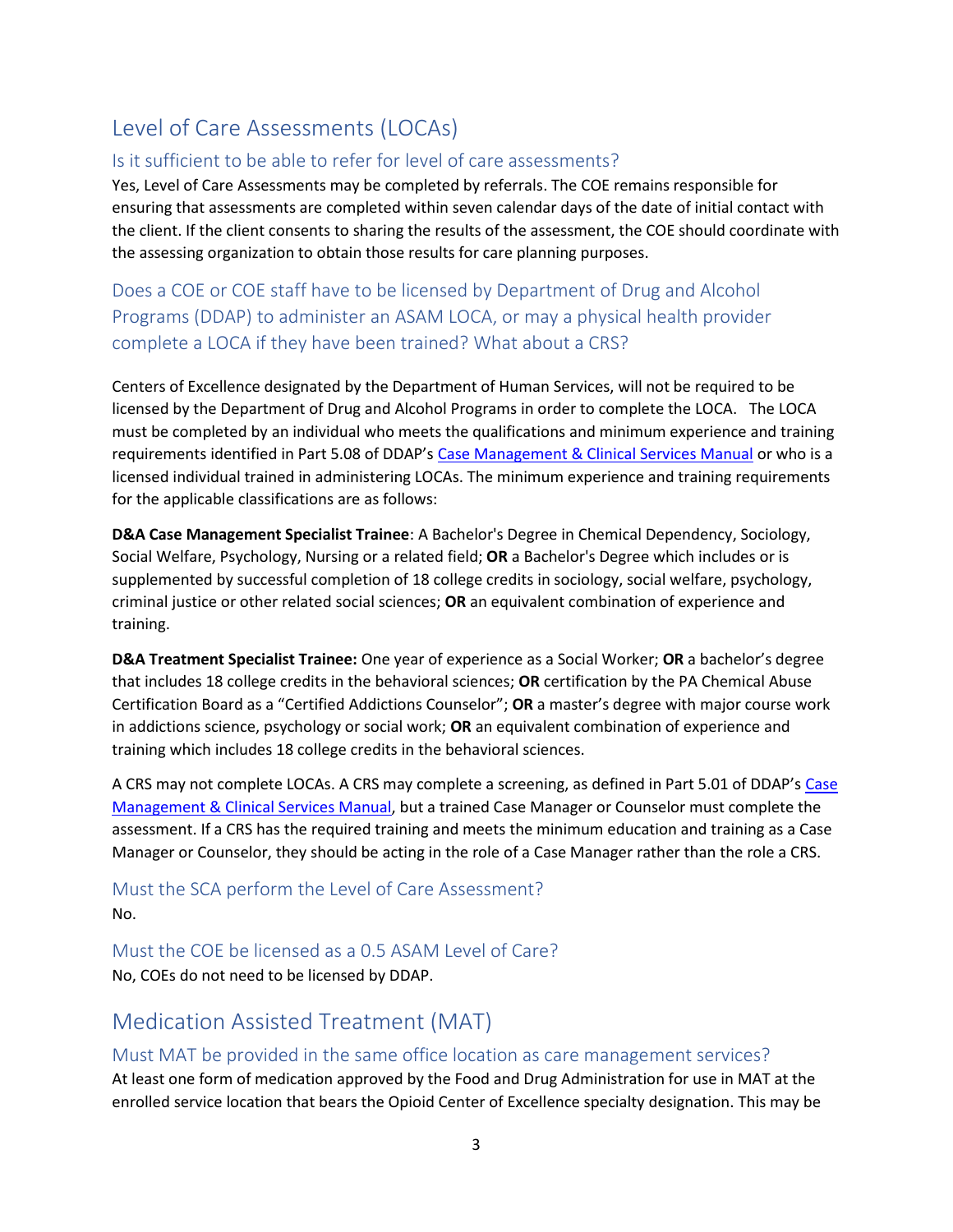provided by a contracted, MA-enrolled provider operating onsite. If the COE is applying to enroll multiple service locations, each enrolled service location that bears the Opioid Center of Excellence specialty designation must offer at least one form of medication approved by the Food and Drug Administration for use in MAT.

### If the facility is only open Monday through Friday, how can they provide MAT on weekends?

The COE could coordinate with another MAT program to allow for induction during weekend hours, or it could expand its mobile engagement capabilities so that induction can occur outside of office hours.

### Must the applicant be able to perform 24/7 mobile engagement in-house or may it be accomplished through collaboration with a contracted partner?

Ideally, this would be performed by COE staff, but it could be accomplished through a referral/contract. The COE must ultimately take responsibility for ensuring that all clients and potential clients receive a Level of Care Assessment within seven days of the date of initial contact, as well as treatment at the appropriate level of care in accordance with timelines prescribed by the HealthChoices Program's Service Access Standards for emergency, urgent, and routine situations.

### Can the Department provide a clarification of the 24/7 mobile engagement requirement? Can a COE accept referrals 24-hours by phone, then contact the individual during regular business/office hours?

The COE must have care management staff available 24/7 to meet or speak with the client at the time that they request services in order to facilitate introduction to COE services. An initial screening may be performed over the phone. For example, if the COE receives a call at 2:00 AM on a Saturday and conducts the initial screening telephonically but waits to respond at 8:00 AM on Monday in person, that would be acceptable. A full intake assessment does not need to be a part of the initial engagement.

## MCO Contracting

### Should applicants include references to any MCOs that do not currently administer the HealthChoices program but might in the future?

Please use only the MCOs listed on the Department's website in your zone as of the time of your application submitted.

#### What are some examples of county contractors or primary contractors?

Counties, multi-county entities, or BH-MCOs that enter into agreements with the Department to administer the Behavioral Health HealthChoices program are considered to be "primary contractors" or are sometimes called county contractors. A few examples of a Primary Contractor would be Southwest Behavioral Health Management (SWBHM), Blair HealthChoices, Erie County and Northwest Behavioral Health Care Consortium (NBHCC).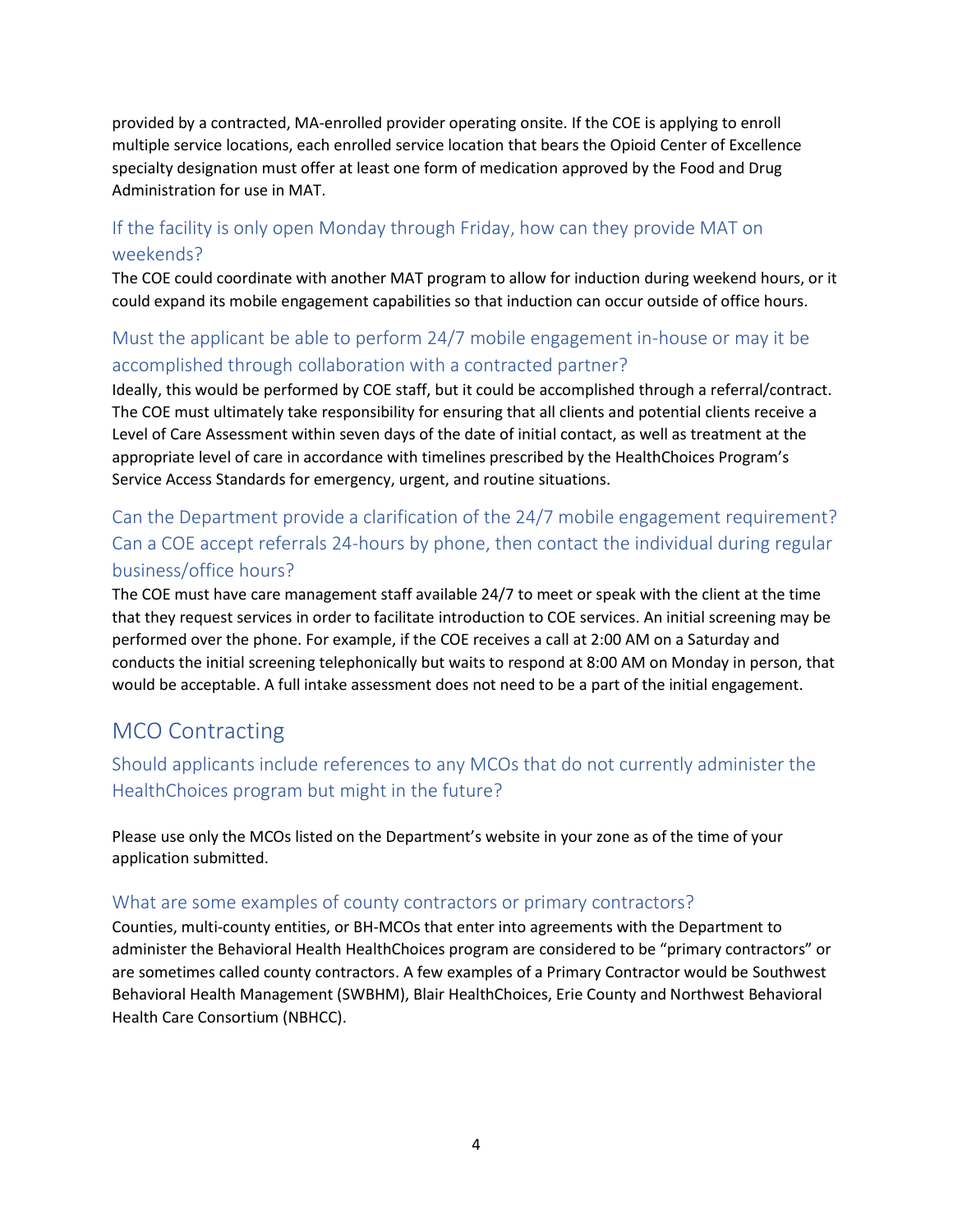The most recent Bulletin does not include any information about new COEs becoming part of an MCO network. Will MCOs be expected to follow their usual process for bringing providers into network or for current providers adding services to their delivery system?

The Department will continue to implement the directed payment arrangement approved by Centers for Medicare and Medicaid Services (CMS). This means that the Department will provide each MCO a list of all providers enrolled with the specialty type, and the MCOs will be required to contract with each enrolled provider that operates in the zone/counties in which the MCO operates. This is currently reflected in the 2020 HealthChoices Agreements and the Program Standards & Requirements and will be reflected in 2021's agreements.

#### Will the COEs be asked to send the Service Description to the MCO that covers their geographic area?

MCOs may request approved service descriptions from the COE directly during the contracting process. The Department will send MCOs a list of providers enrolled as COEs.

#### Are the terms of Appendix G/Exhibit G still in effect?

Yes. The terms of Appendix G to the Program Standards & Requirements and Exhibit G to the HealthChoices Agreements will remain in effect.

How long will the Department require that MCOs pay claims for COE care management services to any provider enrolled as specialty type 232 that serves the county/ies or HealthChoices Zone(s) in which the MCOs operate?

This is required for 2021; no decision has been made yet about future years.

## Multiple Locations

Does a provider with multiple locations need to submit a Supplemental Agreement, Service Description, and Promise Enrollment Application for each location?

If the provider will be providing services at different service locations, an application must be submitted for each location. There must be an approved service description and supplemental provider agreement on file with the Department for each location.

To the extent that your centers are located in different geographic areas, it is important that the applicant demonstrate its partnerships with community resources and providers in those specific areas. For example, a submission for a Williamsport location will be different from a Philadelphia location, because the applicant must demonstrate its relationships with providers in those very different communities. Therefore, the service description will likely differ for those locations.

Is a provider limited to the number of centers that can receive COE designation? No. Any application that can meet the requirements can be enrolled as a COE.